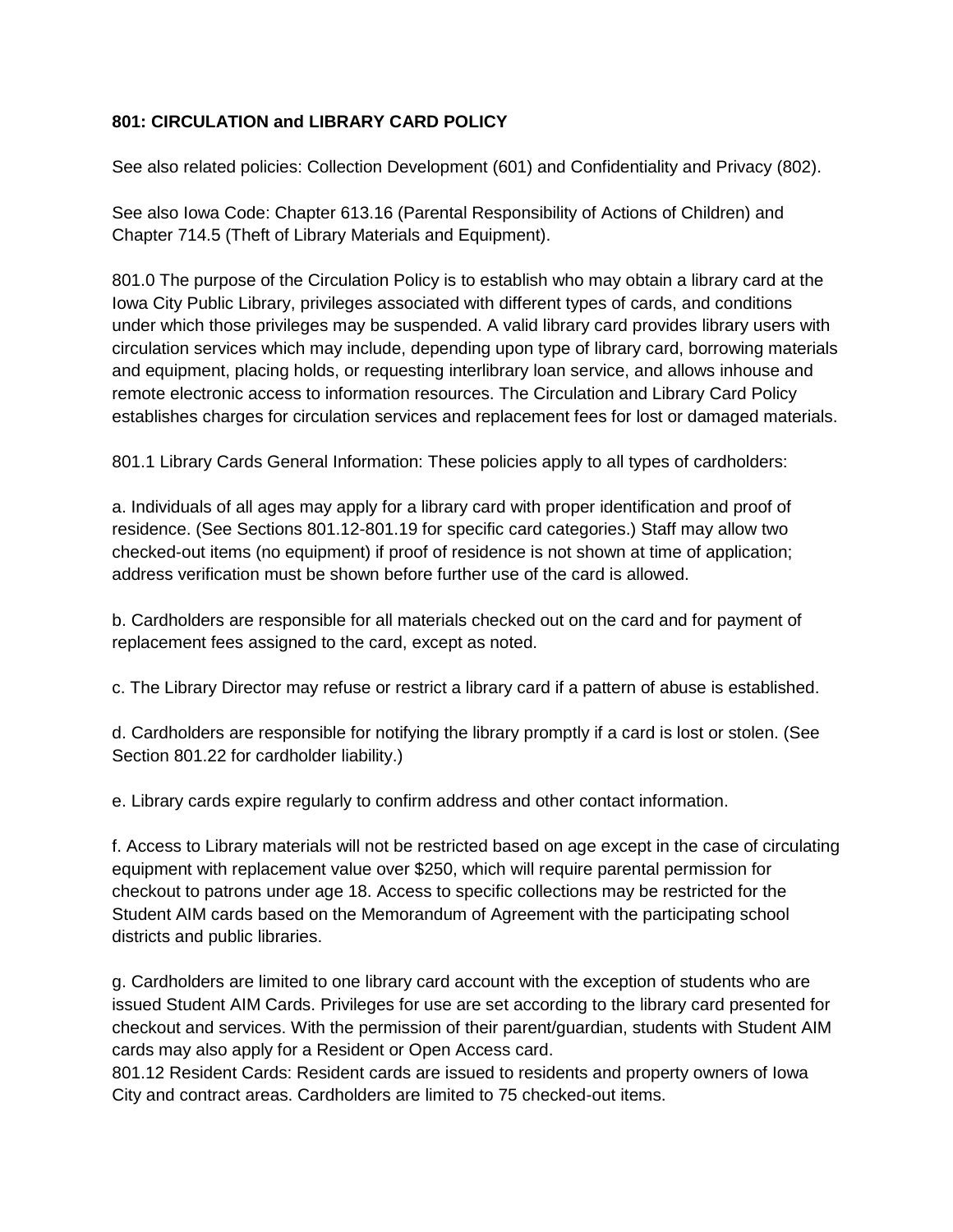801.13 Open Access: Open Access cards are issued to residents of areas with libraries participating in the State Library of Iowa's Open Access program, in accordance with the statewide Open Access agreement. Some services are limited.

801.14 Temporary Cards: Temporary cards are issued to persons who will be living in our service area from one to eight weeks, and to those living in temporary housing. Some services are limited.

801.15 Institutional Cards: Institutional cards are issued to institutions and businesses located in Iowa City, contract areas, and Johnson County communities with libraries participating in the Open Access program. Institutional cards are limited to 100 checked-out items.

801.16 Special Cards: (See Section 801.25 and 801.26 for replacement fee information.)

a. Borrowers who qualify for Resident Cards may apply for At Home service and will be assigned an At Home card.

b. Special cards are available for institutions with ICPL outreach collections.

c. Special cards are assigned to libraries participating in interlibrary loan.

d. Special cards are assigned to inmates at the Johnson County Jail who request services from the Library. Services may be limited to comply with an agreement for service with the Johnson County Sheriff's Office.

801.17 Self-Registration Cards: Patrons who apply online shall verify their registration with identification and proof of address to obtain a library card with regular privileges (see 801.12- 14). Self-registered cards permit limited access to online resources and the physical collection as applicable to the service model in place at the Library and the landscape analysis of community health. Self-Registration access is regulated in context with the current Library service model available and the Library mission to provide robust access to materials.

801.18 Computer Use Only Cards: Issued to patrons who are unable to confirm a local address. Services are limited to internet computers and in-house use of equipment valued at less than \$100.

801.19 Student AIM Cards: Issued to all students grades K-12 enrolled in the Iowa City Community School District and other participating school districts. Services may be limited based on the Memorandum of Agreement with the participating school districts and public libraries. Student AIM (Access to Information and Materials) Cards have circulation limits based on the Memorandum of Agreement with the participating school districts and public libraries. The Student AIM Card will have limited borrowing privileges of physical materials at each of the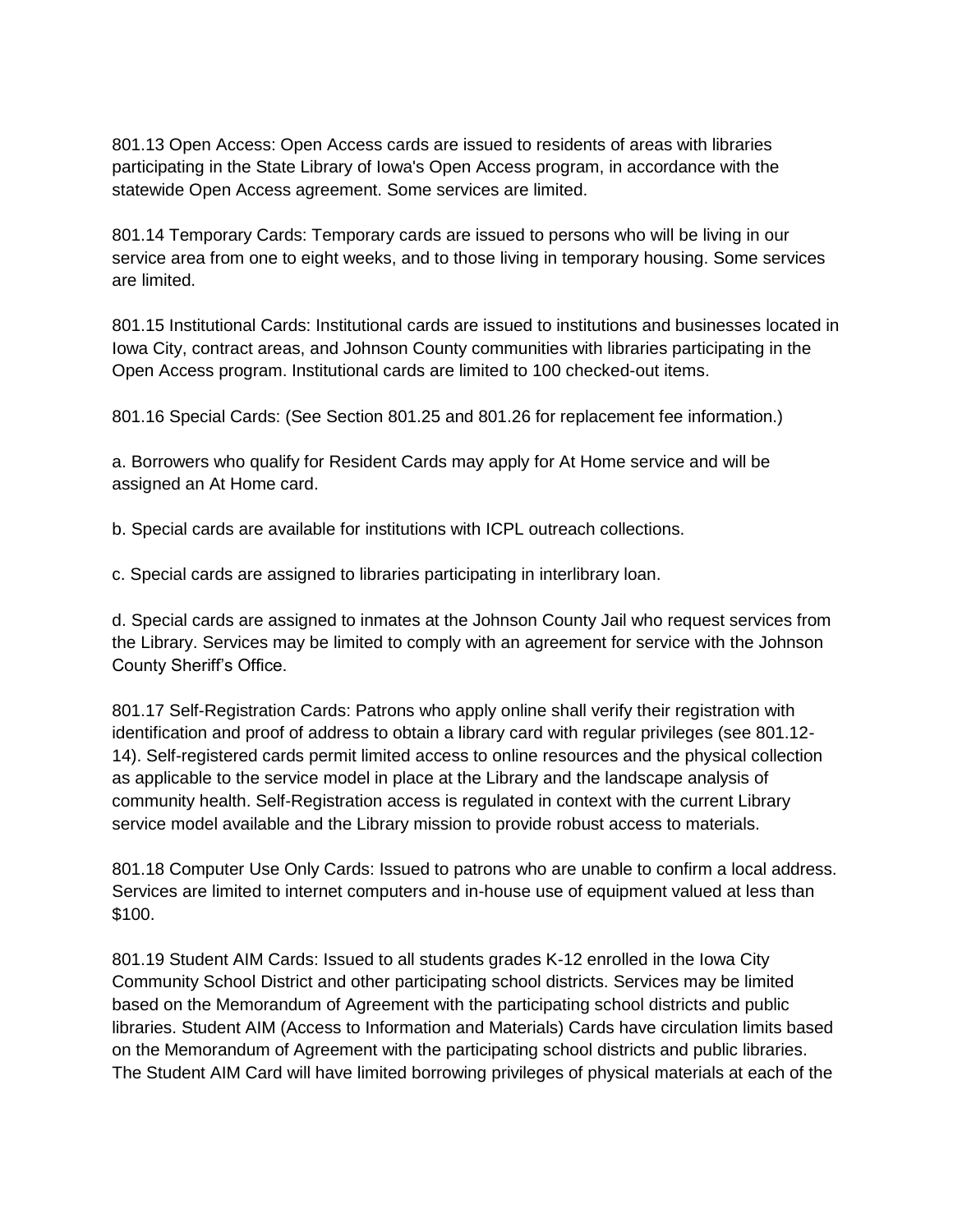three (3) Public Library locations and will be limited to three (3) books and/or audio books at each, which must be returned before additional books will be allowed to be checked out.

801.2 Replacement Fees

801.21 Lost or Damaged Materials

a. The full replacement or repair fee for a lost or damaged item is charged to the borrower to whom the item was checked out at the time that it was lost or damaged.

b. Borrowers are responsible for materials which were checked out on lost or stolen cards prior to notification to the library of the card's loss. A borrower's liability for such materials is limited to \$50.00.

c. The replacement fee of the item includes the Library's purchase price plus a processing fee. The Library uses vendors that offer processing and other related services to acquire materials, including replacements.

d. Replacement or repair fees up to \$100 may be waived in full or part on a case-by-case basis by permanent staff. Higher amounts may be waived in full or part by the Community & Access Services Coordinator or Customer Services Assistant, on a case-by-case basis.

e. Replacement or repair fees will not be charged for students using Student AIM Cards.

801.22 Suspension of Circulation and Remote Access Privileges

a. Individual cards: Circulation and some remote access privileges are suspended for cardholders owing the library \$10.00 or more in fees or for materials not returned and billed.

b. Institutional cards: Circulation and some remote access privileges are suspended for cardholders owing the library \$20.00 or more in fees for materials not returned and billed.

c. Interlibrary loan institutions: Service may be denied to those libraries which habitually are late in returning materials or fail to pay bills of \$25.00 or more for lost or damaged materials.

d. Expired cards: Circulation and other access privileges are suspended when a library card expires. An expired card may be renewed when a patron's address is verified.

e. Special At Home cards: Access privileges are suspended for materials not returned that have been billed.

f. Student AIM Cards: Access privileges are suspended based on the guidelines in the Memorandum of Agreement with the participating school districts and public libraries.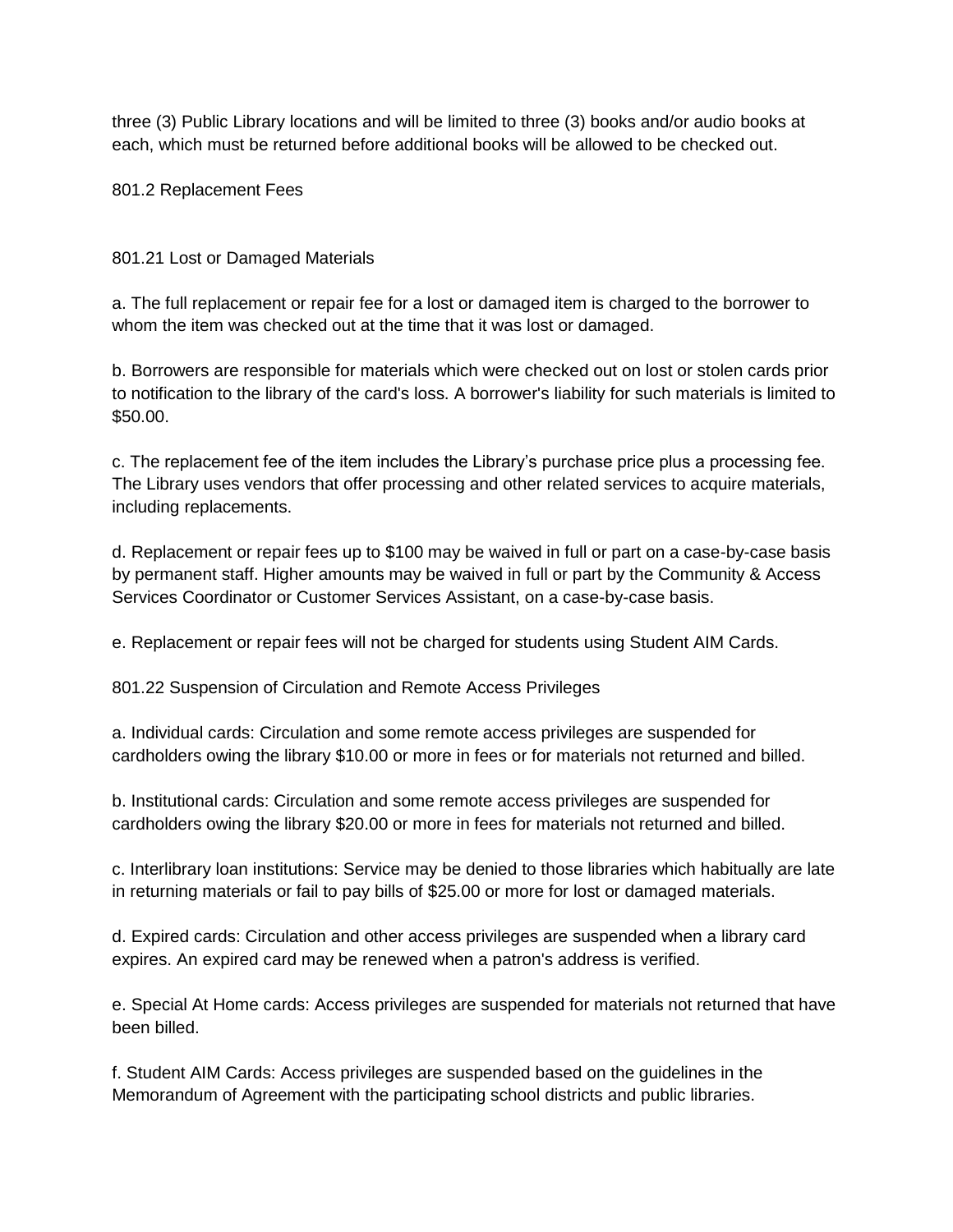801.23 Charges for Holds (Reserves)

a. Registered borrowers with no delinquency status may place up to twelve free holds.

b. Institutional cards may have up to fifteen free holds.

c. Beyond the twelve free hold limit, registered borrowers may place additional holds for a charge of \$.50 per item, payable in advance.

801.24 Charges for Interlibrary Loan

a. When it is necessary to borrow library materials through Interlibrary Loan from libraries which charge a fee for such services, these charges will be absorbed by the library, with the approval of the Adult Services Coordinator. Postage will be paid by Iowa City Public Library.

b. Out-of-state libraries will be charged \$15.00 for the loan of audiovisual material.

801.25 Replacement Fees for Special Cards:

a. At Home patrons, Interlibrary Loan libraries, and the outreach sites are responsible for paying the replacement fee for the fee of lost or damaged materials.

801.26 Card Replacement: Patrons may receive one free replacement card per year. The replacement charge for additional lost cards is \$1.00.

801.27 Fresh Start 18: When a patron reaches their 18th birthday, the library may waive accumulated charges and replacement fees on a case-by-case basis.

801.3 Retrieval of Overdue Materials

801.31 Notification: Notices are sent at regular intervals to cardholders with overdue library materials. The last notice is a bill for the replacement fee of the item.

801.32 Long Overdue Materials: Library accounts for which a bill has been sent may be submitted to a local law enforcement agency for further action. (See also Code of Iowa, Chapter 714.5, Theft of Library materials and equipment.)

## Adopted: 12/20/84

Revised: 2/28/85 Revised: 5/23/85 Revised: 7/25/85 Revised: 8/22/85 Revised: 11/21/85 Revised: 3/27 /86 Revised: 9/25/86 Revised: 2/27 /87 Revised: 4/28/88 Revised: 7/27/89 Revised: 7 /1/90 Revised: 2/21/91 Revised: 4/25/91 Revised: 7/11/91 Revised: 7/25/91 Revised: 4/28/92 Revised: 10/27 /94 Revised: 3/30/95 Revised: 4/27 /95 Revised: 2/22/96 Revised: 5/27 /99 Revised: 5/23/02 Revised: 6/26/03 Revised: 4/22/04 Revised: 6/23/05